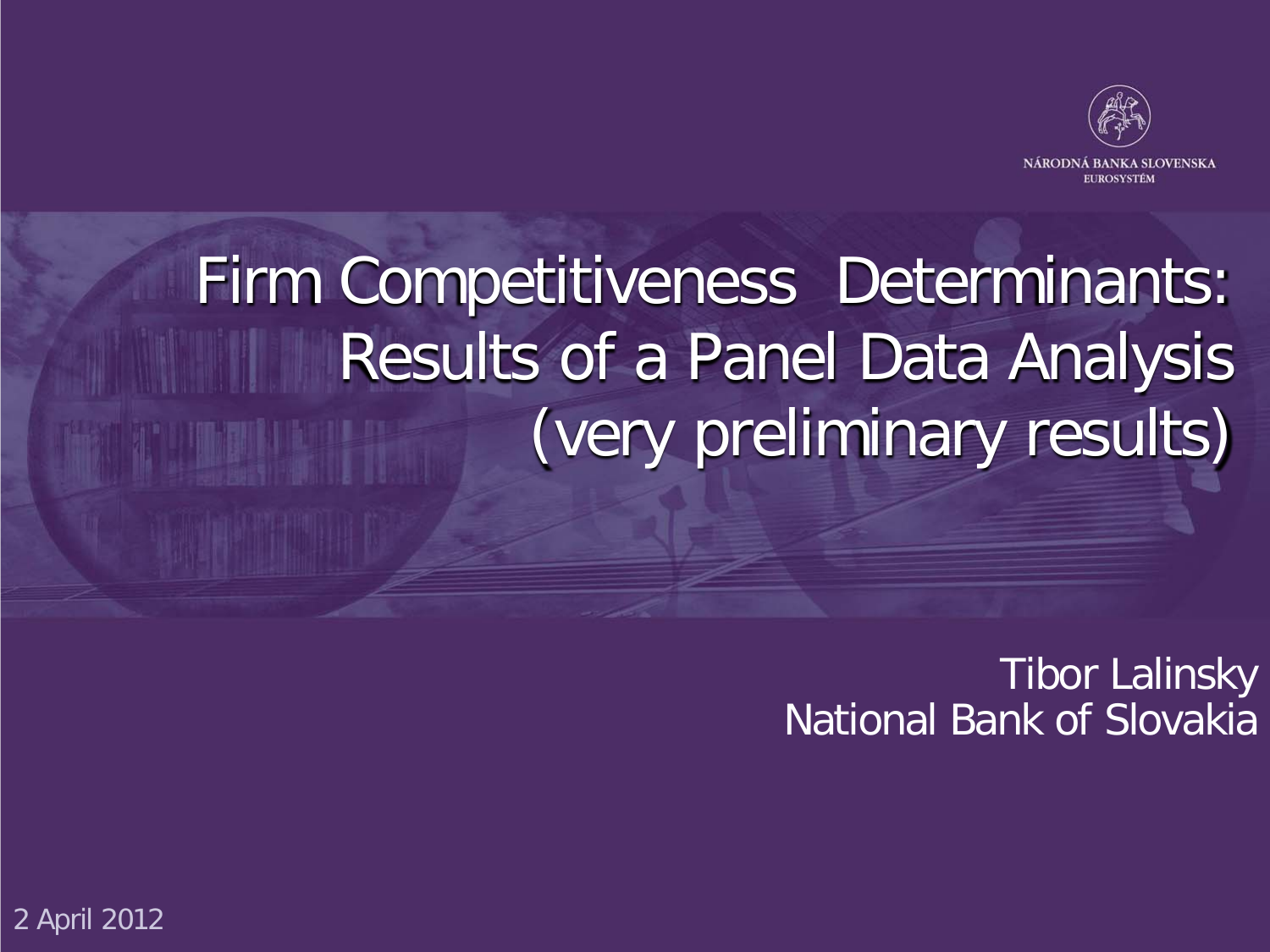

## Motivation/Starting Points

- Several studies indicate that leading Slovak companies are competitive (highly profitable), but we do not know much about why it is so
- Very limited number of quantitative studies on competitiveness factors of Slovak companies (almost solely as a part of cross-country studies)
- Available literature concentrates mainly on the influence of macro factors (cross-country differences) and not on (qualitative) company factors
- Availability of questionnaire survey results (with some potential & so far limited use) and individual yearly data
- No consensus on a common competitiveness measure (almost every study uses different dependent variable)
- Relatively large number of possible dependent and explanatory variables
- $\Rightarrow$  We know it should be a dynamic process based on productivity, profitability, export performance and market share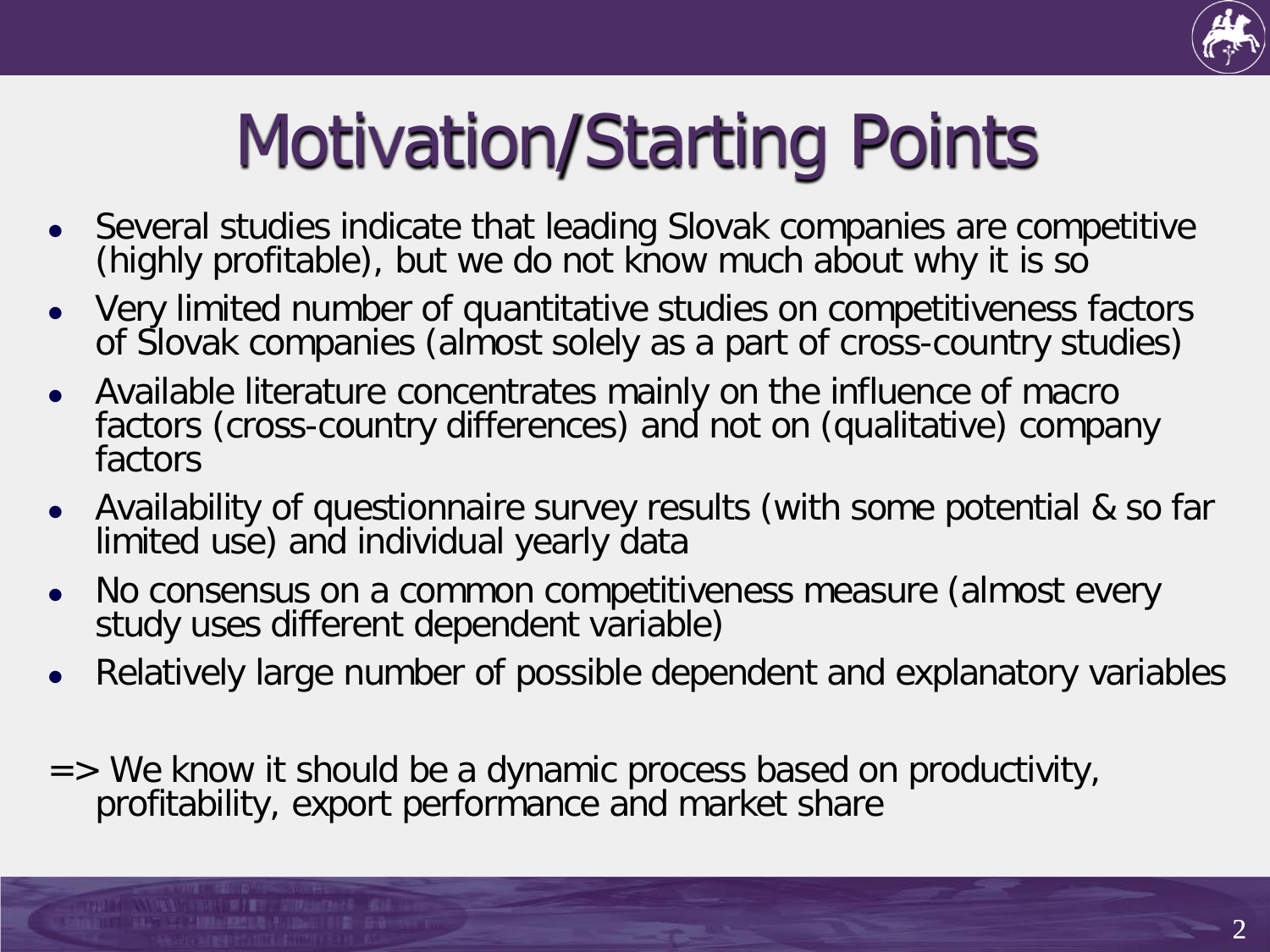

### Model Specification

Linear dynamic panel model with individual effects

| $y_{it}$                                                                                                                                          | $yy_{i,t-1}$                                                           | $x'_{it}B_1$                                                                                                                                        | $z'_{i}B_2$ | $a_i$ | $\varepsilon_{it}$ |
|---------------------------------------------------------------------------------------------------------------------------------------------------|------------------------------------------------------------------------|-----------------------------------------------------------------------------------------------------------------------------------------------------|-------------|-------|--------------------|
| Available performance/ Basic quantitative completeness variables<br>variables<br>(profitability, productivity<br>export and market share<br>data) | Basic and survey<br>variables<br>(profit/loss, balance<br>export data) | Basic and survey<br>based qualitative<br>(dummy) variables<br>(sector, management,<br>foreign influence + other<br>company and<br>environment data) |             |       |                    |

\* Dependent, lagged dependent and quantitative explanatory variables expressed in logs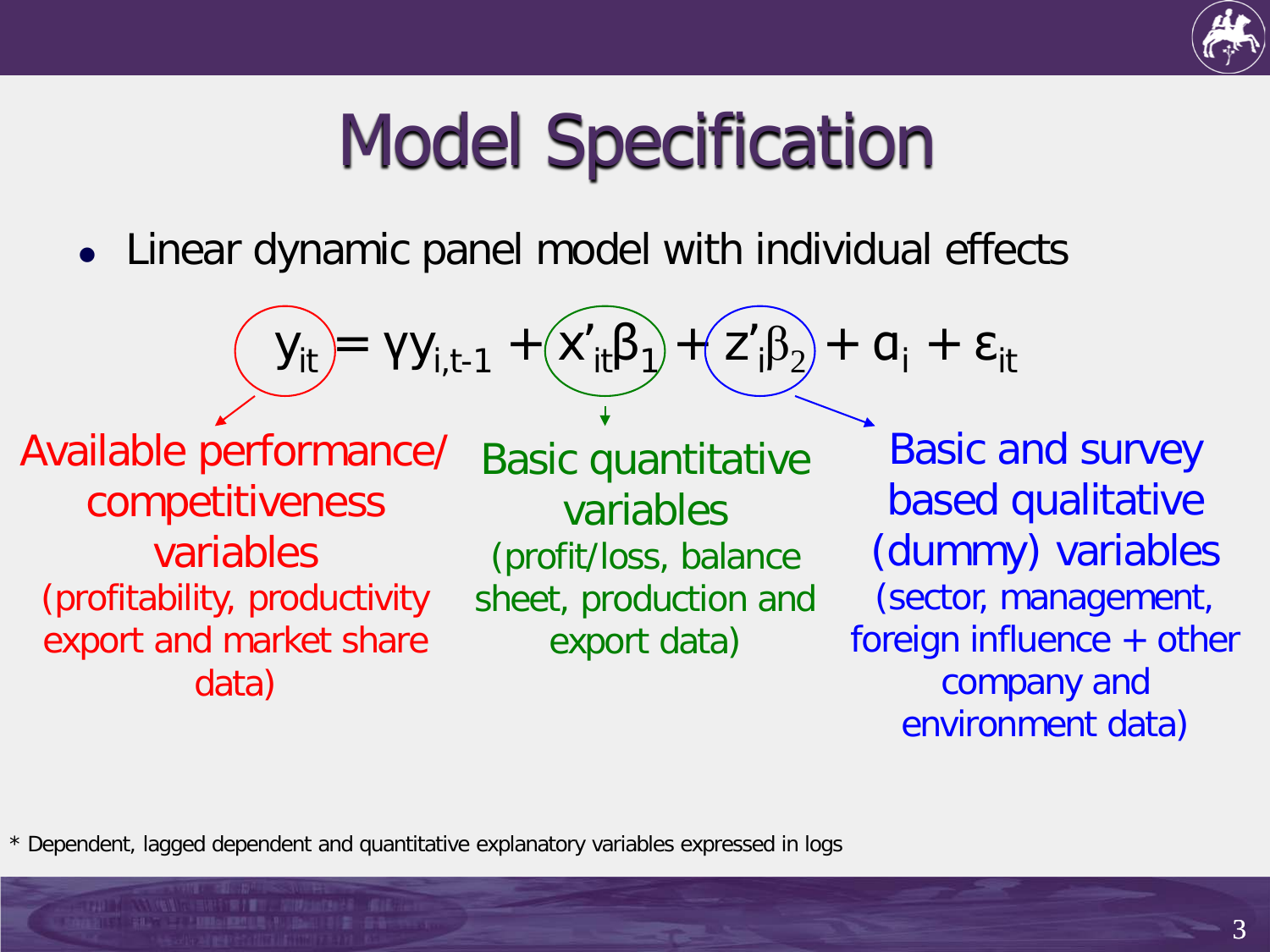

### Data

- Financial data on the 90 top Slovak companies (that participated in our survey) from Trend Top 200 Database for years 1993 -2009 (with high number of observations for 2001 - 2009)
	- + basic qualitative company data from the same database
- Additional qualitative data from the Slovak Business Register
- Results (mainly qualitative data) from our aforementioned questionnaire survey
- Some data (total export, value added and turnover) about non-financial companies from the Statistical Office of the SR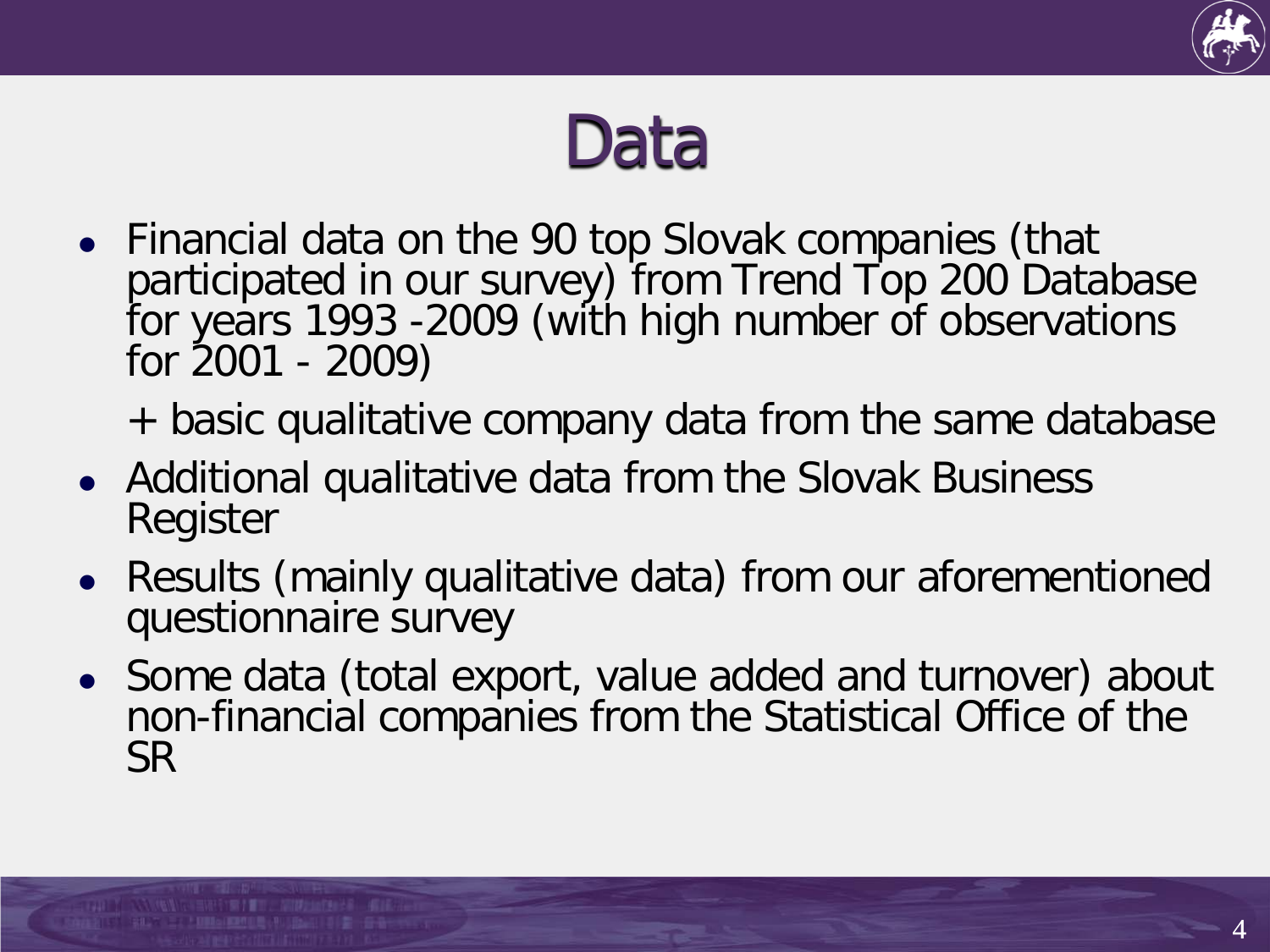

### Dependent Variables

- **labour productivity (labprod)** = company gross revenue / number of employees
- **return on assets (roa)** = company gross profit / total company assets
- **export performance (exp)** = value of company export
- **market share (m\_share)** = company revenue / total revenue of non-financial companies in SK
- other variables: return on equity (roe), profit margin (ror), productivity based on value added (va\_emp), capital productivity (capital\_emp), export share (exp\_share), total revenue (rev), amortisation adjusted value added (va\_emp\_n) + roe, ror, roa based on after tax profit
	- -> not significant lagged dependent variable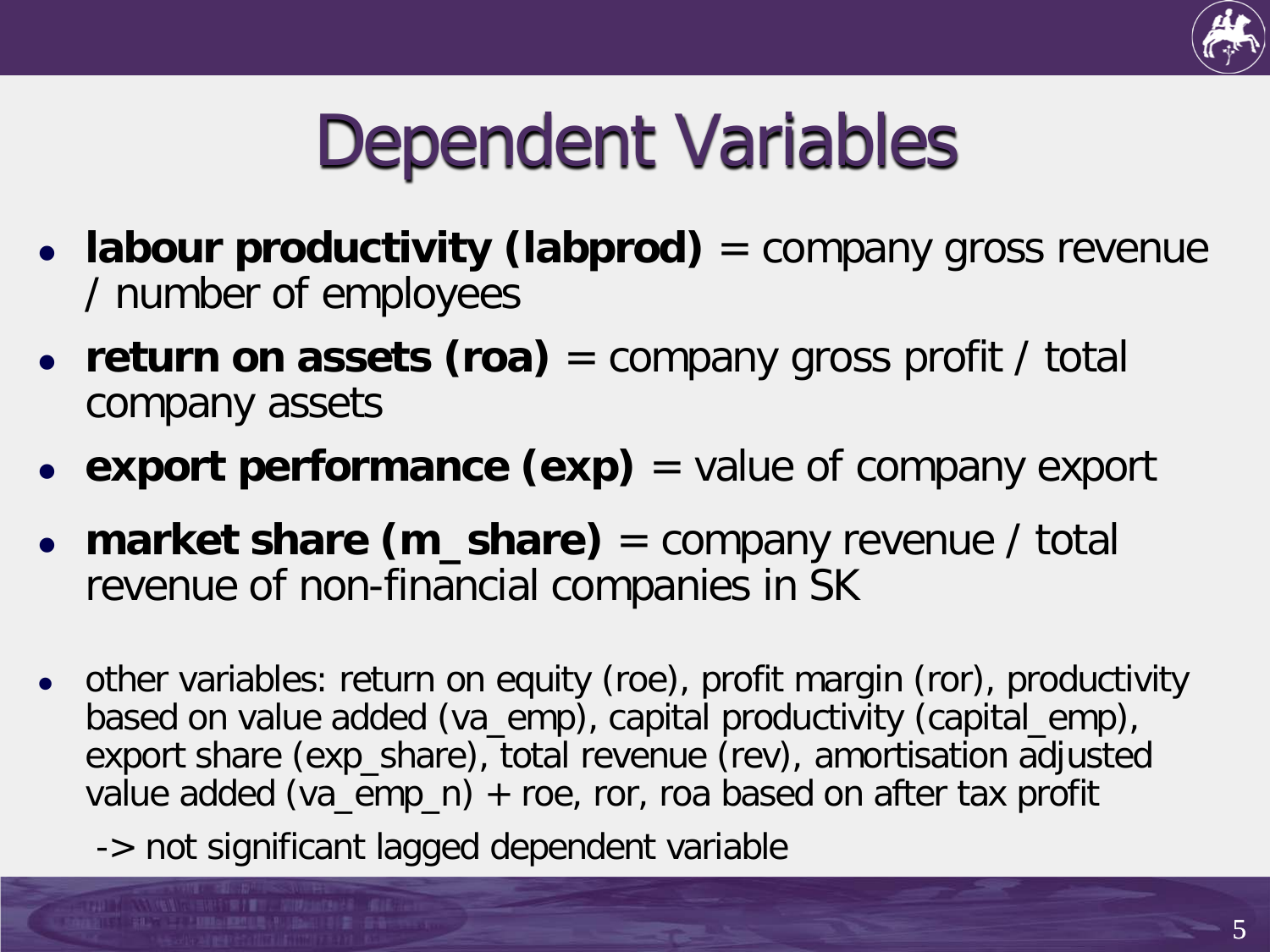# Explanatory Variables - Quantitative

- Value added (va)
- Revenue (rev)
- Value of export (exp)
- Investments (inv)
- Long-term assets (capital)
- Fixed assets (assets\_f)
- Amortisation (amort)
- No. of employees (emp)
- Personal costs (cost\_prs)
- Loans (loan)
- Company age (est\_m)
- Export from SK (exp\_sk)
- GDP in SK (gdp\_sk)

Source: Trend Source: Trend

SO SR

- + derived variables:
- Market share (m\_share)
- Labour costs (ulc)
- Leverage (lever)
- Investment productivity (invprod)
- Capital intensity (capital\_int)
- Investment intensity (inv\_prf)
- Export performance (exp\_prf)
- Export share (exp\_share)
- + all dependent variables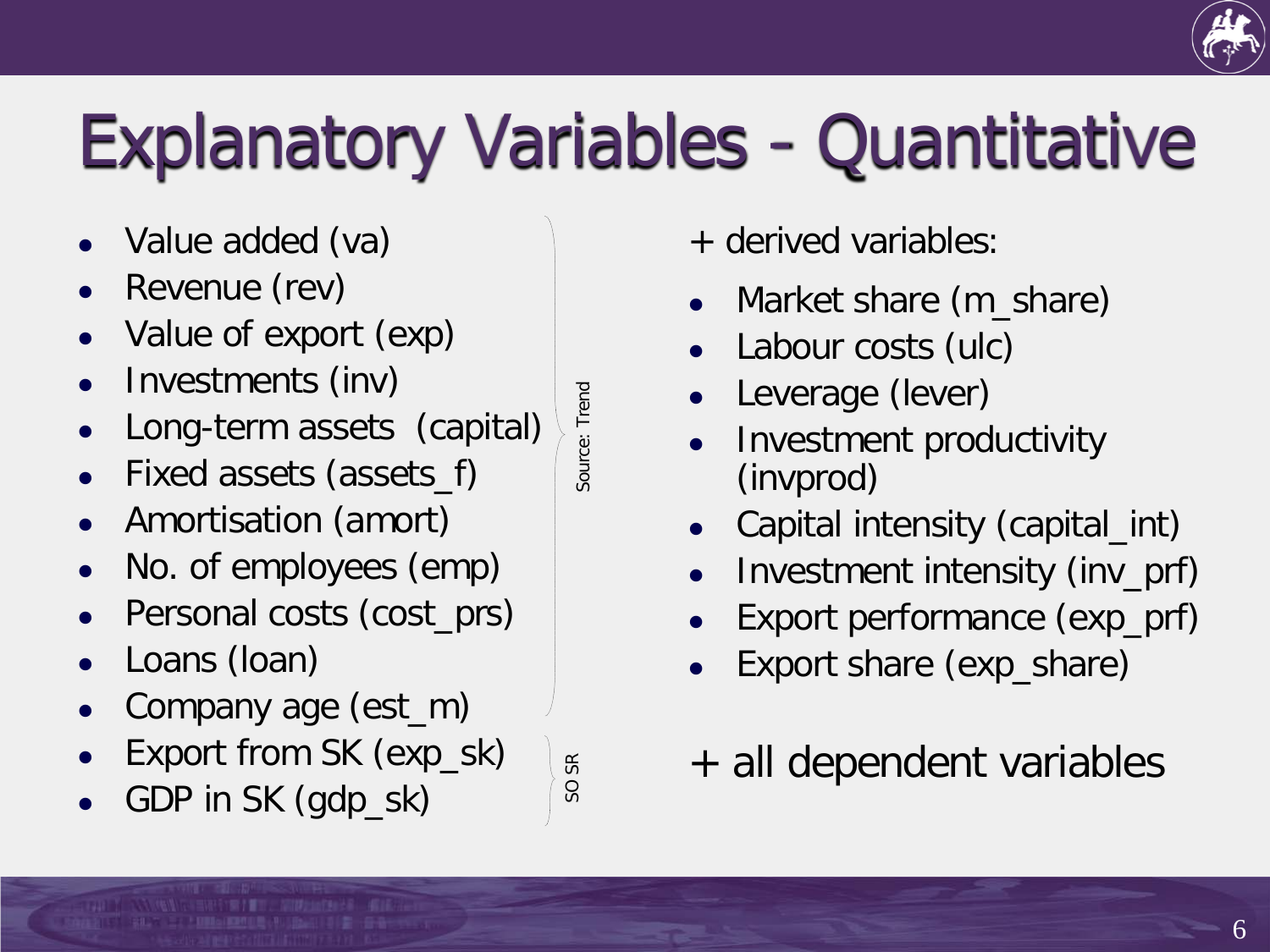

# Explanatory Variables - Qualitative

Source: Trend

Source: Trend

Business Register

**Business Register** 

### **Basic company factors:**

- Industry dummy (industry)
- Network industry (network)
- Accounting year (acc\_year)
- Foreign capital (fc09)
- Name change (name\_ch)
- Foreign manager (boss\_f)
- Manager with domestic education (boss\_ing)

**+ Top15 Competitiveness factors:**

- Efficiency of company leadership (upf01)
- Concentration on cost reduction (upf07)
- Professionalism of management (upf02)
- Quality of company management (upf05)
- Extent of utilization of comm. technology (upf20)
- Existence of developed supply industries (uof04)
- Buyer sophistication (uof05)
- Nature of competitive advantage (uof09)
- Availability of experienced managers (uof15)
- Availability of adeq. educated labor force (uof16)
- Exchange rate stability (umf06)
- Energy costs (umf22)
- EU membership (umf10)
- Perspective of euro adoption (umf11)
- Quality of transport infrastructure (umf21)

Source: Lalinský (2008)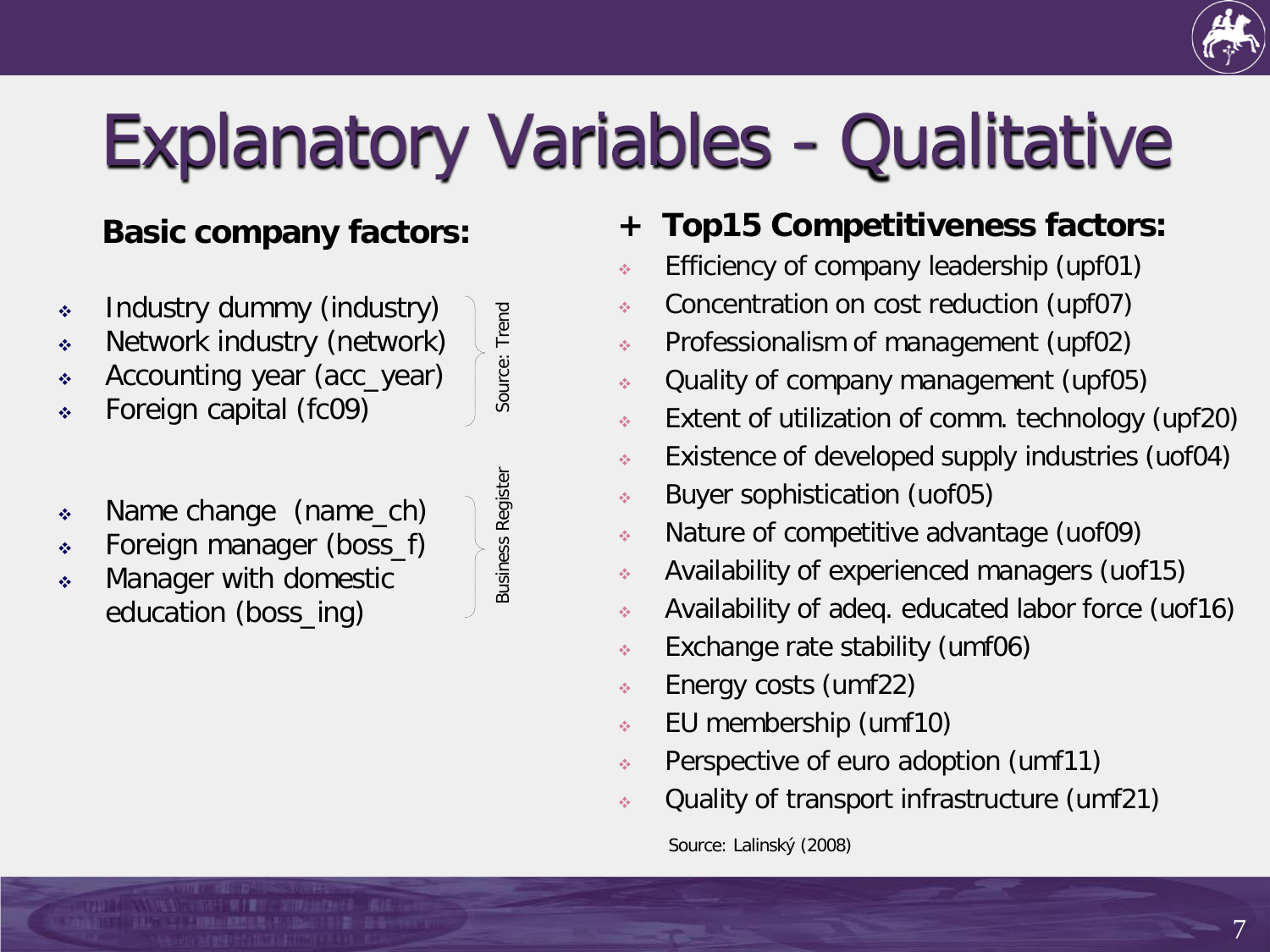

### Questionnaire Survey – Basic Facts

- Target group: top 200 Slovak companies (93 responds)
- Content: List of 73 potential factors influencing company competitiveness
	- 31 company factors
	- 17 sectoral factors
	- 25 macro-level factors
- For every factor respondents were asked to evaluate:
	- Current state
	- Effect on present competitiveness
	- Effect on future competitiveness

Source: Lalinsky (2008)

WP 3/2008: [Competitiveness](http://www.nbs.sk/_img/Documents/PUBLIK/WP_03_2008_Lalinsky_Competitiveness_Factors_Slovak_Companies.pdf) Factors of Slovak Companies

**Ouestionnaire** Factors of company competitiveness Company name: Company address: Future Present Level Significance Significance  $1 \quad 2 \quad 3$  $1 \t 2 \t 3$ 1 Company factors 00000  $\overline{0}$  $\overline{\cap}$ 2 Efficiency of company leadership  $0.0.0$  $000000$  $0<sup>o</sup>$  $000$  $00000$ 3 Professionalism of management ೧೧೧  $\overline{\Omega}$ 4 Ouality of company infrastructure ה הר  $\cap$   $\cap$ 5 Quality of company planning 6 Quality of company management n n n o o o ח חר  $\overline{\circ}$ 7 Quality of company control 8 Orientation on cost reduction (cost of production) 9 Orientation on differentiation from competition  $000$ 10 Corporate relationship with other companies in the sector  $000$ 11 Corporate relationship with suppliers or consumers  $000$ 12 Innovativeness of the company 13 R&D investment (% of total investments) 14 Investment in production modernisation (% of total investments) 15 Investment in production expansion (% of total investments) 16 Share of imports in costs (% of total production costs) o o o  $\cap$   $\cap$ 17 Technological level of the production process  $\overline{\circ}$  $0.00$  $00000$  $\overline{\cap}$ 18 Utilisation of foreign technological licences  $0.0.0$  $00000$ 19 Extent of information systems utilisation  $0.0.0$ 0000C 20 Quality of company information systems 21 Extent of communication technology utilisation in the company  $000$  $00000$ 22 Quality of company communication technologies  $000$  $\overline{\cap}$ 23 Good employee-employer relations  $\overline{0}$ 24 Level of education of employees  $0.00$  $000$ 25 Willingness to delegate authority  $\cap$   $\cap$  $000$  $00000$ 26 Extent of utilisation of motivational rewards  $0.00$ 00000  $\overline{\cap}$ 27 Extent of orientation on customers  $000$  $00000$ 28 Extent to which marketing is utilised 29 Share of exports in sales (in %)  $0.0.0.0$ 30 Share of non-EU exports in total exports (in %) 31 Degree of control over international distribution  $000$  $000$ 32 Significance of after-sale services  $000$ n n n  $\cap$   $\cap$  $\circ$   $\circ$  $\circ$   $\circ$ 33  $\cap$  $0.0.0$  $00000$  $34$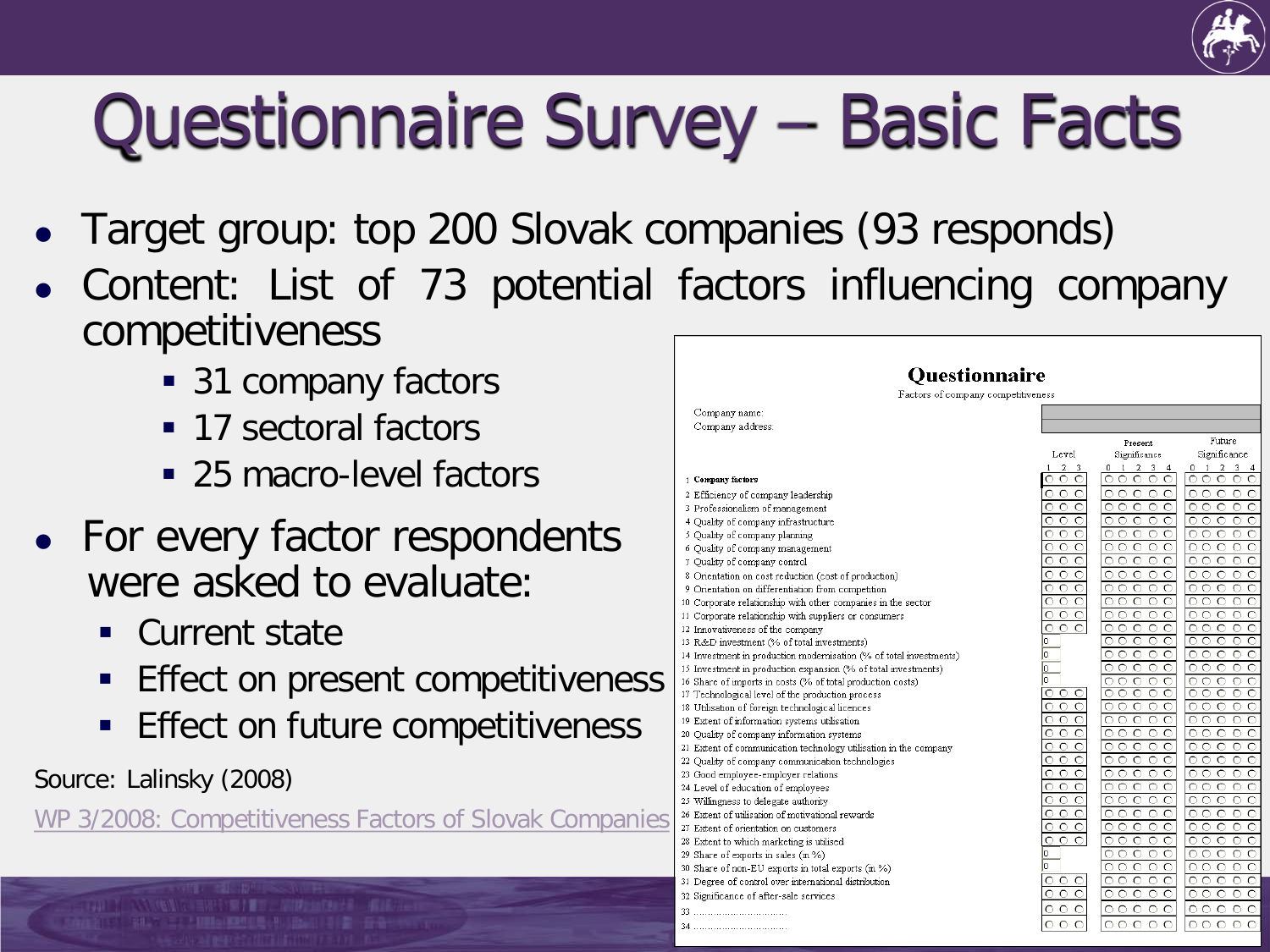

### Methodology

- OLS, FE and RE are biased because lagged dependent variable is correlated with error term  $=$  > we need IV/GMM estimator (xtabond2)
- 1) Identification of key models with lagged dependent variable and quantitative explanatory variables (1 for profitability, 1 for productivity, 1 for export performance and 1 for market share)
- 2) Extended regressions including all 15 competitiveness factors (top 5 company, sectoral and macro factors) - very limited results
- 3) Gradual extension of the 4 key models including both basic company and competitiveness factors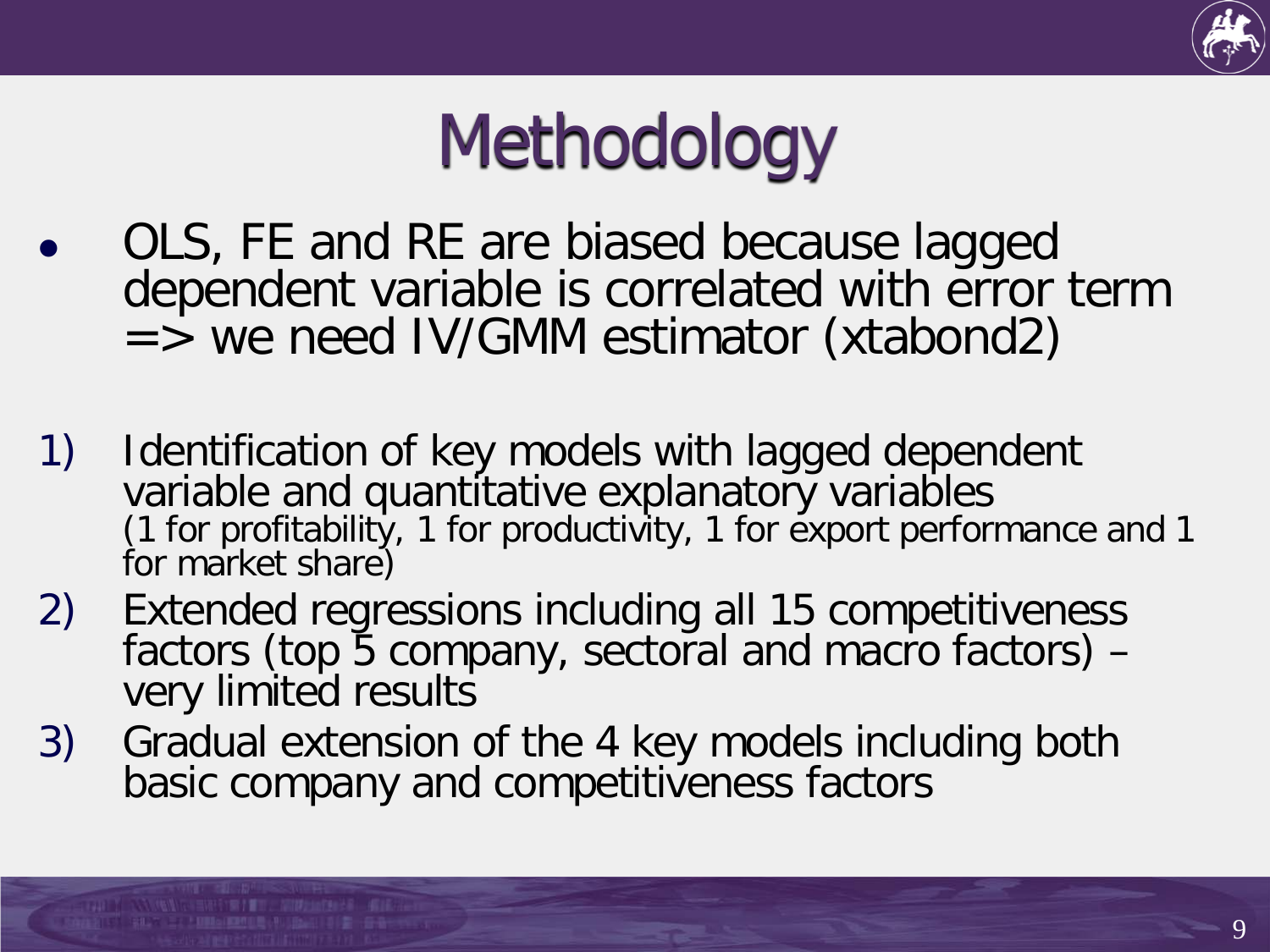### Main Results A) Profitability

 $\triangleright$  Return on assets as a function of lagged dependent variable and company market share

 $\triangleright$  Significant effect of several competitiveness factors

Dominance of macro factors (energy costs, EU membership & ER stability)

 $\triangleright$  Only one top 5 sectoral (developed consumer sectors) in combination with an additional factor

Company communication tech. utilisation with price/cost reduction at the company level

|                                                                                                                                                                                                                                                                                                                                                                                                            |                                        | Model 1 | Model 2          | Model 3          |                  |
|------------------------------------------------------------------------------------------------------------------------------------------------------------------------------------------------------------------------------------------------------------------------------------------------------------------------------------------------------------------------------------------------------------|----------------------------------------|---------|------------------|------------------|------------------|
|                                                                                                                                                                                                                                                                                                                                                                                                            |                                        |         | return on assets | return on assets | return on assets |
|                                                                                                                                                                                                                                                                                                                                                                                                            | return on assets (-1)                  | coef.   | .21459308*       | .23622856*       | .2266776*        |
|                                                                                                                                                                                                                                                                                                                                                                                                            |                                        | s.e.    | 0.0769           | 0.0710           | 0.0696           |
|                                                                                                                                                                                                                                                                                                                                                                                                            | market share                           | coef.   | 1.3358976***     | 1.3874475**      | 1.2939345***     |
|                                                                                                                                                                                                                                                                                                                                                                                                            |                                        | s.e.    | 0.0056           | 0.0107           | 0.0096           |
|                                                                                                                                                                                                                                                                                                                                                                                                            | com. tech. utilisation (high)          | coef.   | .30280156**      |                  |                  |
|                                                                                                                                                                                                                                                                                                                                                                                                            |                                        | s.e     | 0.0162           |                  |                  |
| company<br>factors                                                                                                                                                                                                                                                                                                                                                                                         | price/cost reduction (med)             | coef.   | $-1831653*$      |                  |                  |
|                                                                                                                                                                                                                                                                                                                                                                                                            |                                        | s.e     | 0.0503           |                  |                  |
|                                                                                                                                                                                                                                                                                                                                                                                                            | price/cost reduction (high)            | coef.   | $-0.1304316$     |                  |                  |
|                                                                                                                                                                                                                                                                                                                                                                                                            |                                        | s.e.    | 0.2107           |                  |                  |
|                                                                                                                                                                                                                                                                                                                                                                                                            | quality dom. suppliers (med)           | coef.   |                  | .42632368**      |                  |
|                                                                                                                                                                                                                                                                                                                                                                                                            |                                        | s.e.    |                  | 0.0138           |                  |
|                                                                                                                                                                                                                                                                                                                                                                                                            | quality dom. suppliers (high)          | coef.   |                  | .02765561        |                  |
|                                                                                                                                                                                                                                                                                                                                                                                                            |                                        | s.e.    |                  | 0.8995           |                  |
| sectoral factors                                                                                                                                                                                                                                                                                                                                                                                           | developed consumers (med)              | coef.   |                  | $-0.36171919**$  |                  |
|                                                                                                                                                                                                                                                                                                                                                                                                            |                                        | s.e.    |                  | 0.0230           |                  |
|                                                                                                                                                                                                                                                                                                                                                                                                            | developed consumers (high)             | coef.   |                  | $-0.25507973$    |                  |
|                                                                                                                                                                                                                                                                                                                                                                                                            |                                        | s.e.    |                  | 0.1551           |                  |
|                                                                                                                                                                                                                                                                                                                                                                                                            | energy costs (med)                     | coef.   |                  |                  | $-45254527***$   |
|                                                                                                                                                                                                                                                                                                                                                                                                            |                                        | s.e.    |                  |                  | 0.0002           |
|                                                                                                                                                                                                                                                                                                                                                                                                            | energy costs (high)                    | coef.   |                  |                  | $-0.39253917**$  |
|                                                                                                                                                                                                                                                                                                                                                                                                            |                                        | s.e.    |                  |                  | 0.0135           |
|                                                                                                                                                                                                                                                                                                                                                                                                            | exch. rate stability (med)             | coef.   |                  |                  | .06318917        |
|                                                                                                                                                                                                                                                                                                                                                                                                            |                                        | s.e.    |                  |                  | 0.5331           |
|                                                                                                                                                                                                                                                                                                                                                                                                            | exch. rate stability (high)            | coef.   |                  |                  | .35573383*       |
| macro factors                                                                                                                                                                                                                                                                                                                                                                                              |                                        | s.e.    |                  |                  | 0.0659           |
|                                                                                                                                                                                                                                                                                                                                                                                                            | EU membership (med)                    | coef.   |                  |                  | .38824496**      |
|                                                                                                                                                                                                                                                                                                                                                                                                            |                                        | s.e.    |                  |                  | 0.0130           |
|                                                                                                                                                                                                                                                                                                                                                                                                            | EU membership (high)                   |         |                  |                  | .38802436***     |
|                                                                                                                                                                                                                                                                                                                                                                                                            |                                        | s.e     |                  |                  | 0.0076           |
|                                                                                                                                                                                                                                                                                                                                                                                                            | Number of observations                 |         | 529              | 502              | 532              |
|                                                                                                                                                                                                                                                                                                                                                                                                            | Number of groups                       |         | 75               | 72               | 75               |
|                                                                                                                                                                                                                                                                                                                                                                                                            | Number of instruments                  |         | 28               | 29               | $\overline{31}$  |
|                                                                                                                                                                                                                                                                                                                                                                                                            | Arellano-Bond test for AR(1)           |         | $-1.8804398$     | $-1.853095$      | $-1.9062458$     |
|                                                                                                                                                                                                                                                                                                                                                                                                            | Prob (Arellano-Bond test for AR(1))    |         | .06004816        | .06386874        | .05661832        |
|                                                                                                                                                                                                                                                                                                                                                                                                            | Arellano-Bond test for AR(2)           |         | 1.2139271        | 1.2465694        | 1.2070482        |
|                                                                                                                                                                                                                                                                                                                                                                                                            | Prob (Arellano-Bond test for AR(2))    |         | .22477555        | .21255545        | .22741359        |
|                                                                                                                                                                                                                                                                                                                                                                                                            | Hansen test for over-id. restrictions  |         | 29.231656        | 27.742075        | 28.797805        |
|                                                                                                                                                                                                                                                                                                                                                                                                            | Prob (Hansen test for over-id. restr.) |         | 17275171         | .22569253        | .18710722        |
| legend: * p<.1; ** p<.05; *** p<.01<br>Note: : Dependent variables, lagged dependent variables and quantitative explanatory variables in logarithm.<br>Dummy variables for competitiveness factors. Two-step difference GMM estimation using xtabond02 module<br>for Stata. Asymptotic robust standard errors are reported. Lagged dependent and differenced explanatory<br>variables used as instruments. |                                        |         |                  |                  |                  |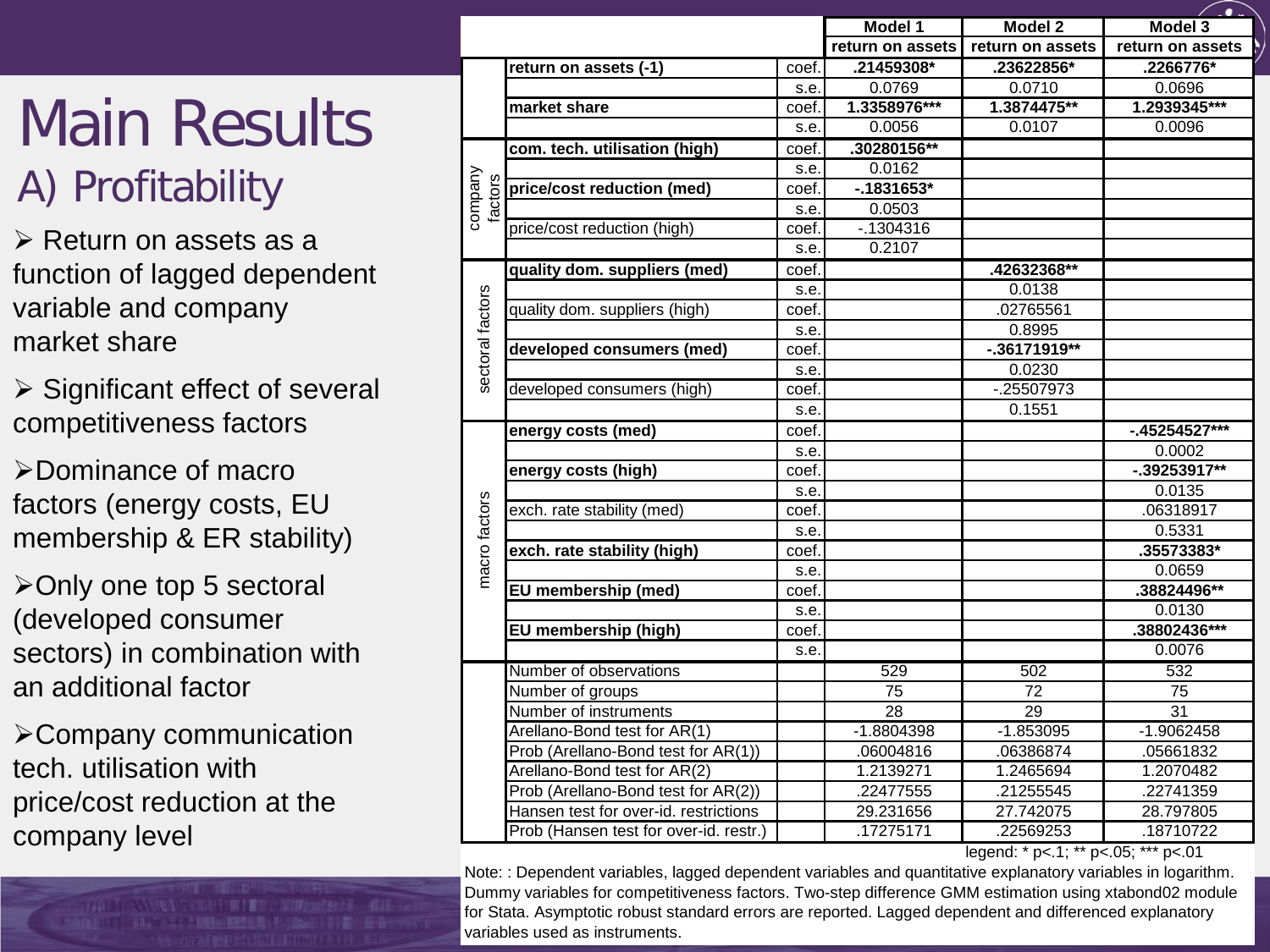

### Main Results B) Labour productivity

 $\triangleright$  Labour productivity as a function of lagged value of productivity and labour costs

 $\triangleright$  Statistically significant, but relatively small effect of foreign management & at least one company, sectoral and macro factor

 $\triangleright$  EU membership at the macro level

Competitive advantage based on efficiency at the sectoral level

 $\triangleright$  Medium and high quality company management at the company level

|                                                                                                                                                                                                                                                                                                                                                  |                                        |       | Model 1         | <b>Model 2</b>   | Model 3          |  |  |
|--------------------------------------------------------------------------------------------------------------------------------------------------------------------------------------------------------------------------------------------------------------------------------------------------------------------------------------------------|----------------------------------------|-------|-----------------|------------------|------------------|--|--|
|                                                                                                                                                                                                                                                                                                                                                  |                                        |       | labour          | <b>labour</b>    | labour           |  |  |
|                                                                                                                                                                                                                                                                                                                                                  |                                        |       | productivity    | productivity     | productivity     |  |  |
|                                                                                                                                                                                                                                                                                                                                                  | labour productivity (-1)               | coef. | .31258446*      | .46188461***     | .33780202*       |  |  |
|                                                                                                                                                                                                                                                                                                                                                  |                                        | s.e.  | 0.0670          | 0.0037           | 0.0670           |  |  |
|                                                                                                                                                                                                                                                                                                                                                  | labour costs                           | coef. | -.88784009***   | $-0.86816931***$ | $-0.86746521***$ |  |  |
|                                                                                                                                                                                                                                                                                                                                                  |                                        | s.e.  | 0.0000          | 0.0000           | 0.0000           |  |  |
| basic<br>char.                                                                                                                                                                                                                                                                                                                                   | foreign management                     | coef. | .02846555**     | .03283458*       | .03912645***     |  |  |
|                                                                                                                                                                                                                                                                                                                                                  |                                        | s.e.  | 0.0191          | 0.0641           | 0.0088           |  |  |
|                                                                                                                                                                                                                                                                                                                                                  | quality management (med)               | coef. | .03750564**     |                  |                  |  |  |
|                                                                                                                                                                                                                                                                                                                                                  |                                        | s.e.  | 0.0201          |                  |                  |  |  |
| company<br>factors                                                                                                                                                                                                                                                                                                                               | quality management (high)              | coef. | .03228002*      |                  |                  |  |  |
|                                                                                                                                                                                                                                                                                                                                                  |                                        | s.e.  | 0.0733          |                  |                  |  |  |
|                                                                                                                                                                                                                                                                                                                                                  | nature of comp. adv. (med)             | coef. |                 | $.02838201*$     |                  |  |  |
|                                                                                                                                                                                                                                                                                                                                                  |                                        | s.e.  |                 | 0.0785           |                  |  |  |
| sectoral<br>factors                                                                                                                                                                                                                                                                                                                              | nature of comp. adv. (high)            | coef. |                 | 02001763         |                  |  |  |
|                                                                                                                                                                                                                                                                                                                                                  |                                        | s.e.  |                 | 0.3475           |                  |  |  |
|                                                                                                                                                                                                                                                                                                                                                  | EU membership (med)                    | coef. |                 |                  | .03897243***     |  |  |
| factors<br>macro                                                                                                                                                                                                                                                                                                                                 |                                        | s.e.  |                 |                  | 0.0053           |  |  |
|                                                                                                                                                                                                                                                                                                                                                  | EU membership (high)                   | coef. |                 |                  | .02377837        |  |  |
|                                                                                                                                                                                                                                                                                                                                                  |                                        | s.e.  |                 |                  | 0.2931           |  |  |
|                                                                                                                                                                                                                                                                                                                                                  | Number of observations                 |       | 290             | 260              | 273              |  |  |
|                                                                                                                                                                                                                                                                                                                                                  | Number of groups                       |       | 76              | 69               | 72               |  |  |
|                                                                                                                                                                                                                                                                                                                                                  | Number of instruments                  |       | $\overline{14}$ | 14               | $\overline{16}$  |  |  |
|                                                                                                                                                                                                                                                                                                                                                  | Arellano-Bond test for AR(1)           |       | $-1.175932$     | $-1.0771242$     | $-1.1473413$     |  |  |
|                                                                                                                                                                                                                                                                                                                                                  | Prob (Arellano-Bond test for AR(1))    |       | .23962206       | .28142479        | .25124058        |  |  |
|                                                                                                                                                                                                                                                                                                                                                  | Arellano-Bond test for AR(2)           |       | .61876559       | .57062377        | .59211835        |  |  |
|                                                                                                                                                                                                                                                                                                                                                  | Prob (Arellano-Bond test for AR(2))    |       | .53607079       | .56825471        | .55377134        |  |  |
|                                                                                                                                                                                                                                                                                                                                                  | Hansen test for over-id. restrictions  |       | 17.530688       | 10.843331        | 17.454239        |  |  |
|                                                                                                                                                                                                                                                                                                                                                  | Prob (Hansen test for over-id. restr.) |       | .04102569       | .2866009         | .09513897        |  |  |
| legend: * p<.1; ** p<.05; *** p<.01<br>Note: : Dependent variables, lagged dependent variables and quantitative explanatory variables in<br>logarithm. Dummy variables for competitiveness factors. Two-step difference GMM estimation using<br>xtabond02 module for Stata. Asymptotic robust standard errors are reported. Lagged dependent and |                                        |       |                 |                  |                  |  |  |
| differenced explanatory variables used as instruments.                                                                                                                                                                                                                                                                                           |                                        |       |                 |                  |                  |  |  |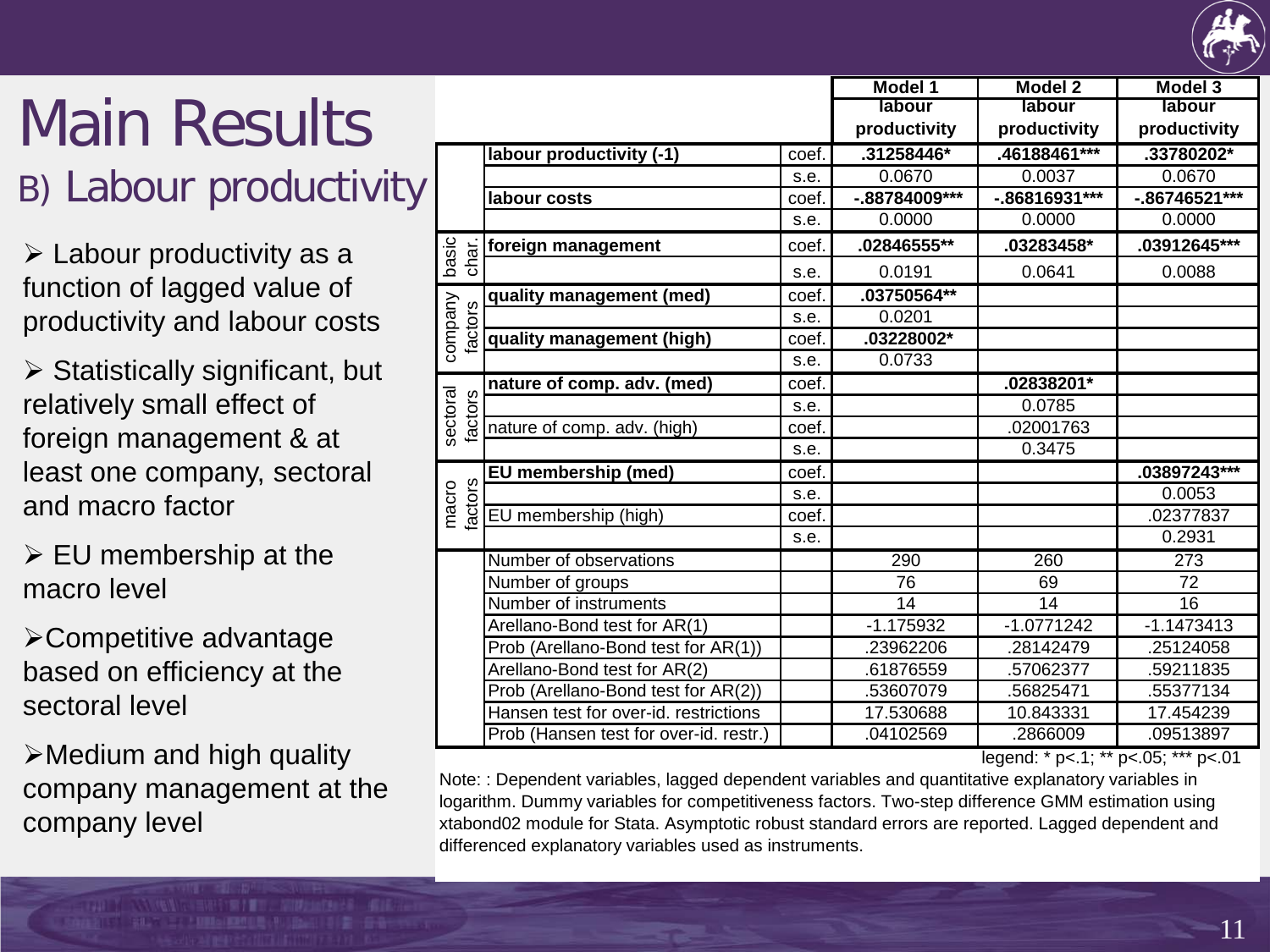### Main Results

C) Export performance

 $\triangleright$  export as a function of lagged value of export and labour costs

 $\triangleright$  Statistically significant, but relatively small effect of foreign management & at least one company, sectoral and macro factor

 $\triangleright$  Euro adoption at the macro level

Developed consumer sectors at the sectoral level

 $\triangleright$  Highly efficient leadership at the company level (only with additional macro factor)

|                     |                                        |       | Model 1         | Model 2         | Model 3         | Model 4          |
|---------------------|----------------------------------------|-------|-----------------|-----------------|-----------------|------------------|
|                     |                                        |       | value of        | value of        | value of        | value of         |
|                     |                                        |       | export          | export          | export          | export           |
|                     | value of export (-1)                   | coef. | .76827472***    | .36527309**     | .29846731*      | .40796615**      |
|                     |                                        | s.e.  | 0.0000          | 0.0263          | 0.0598          | 0.0207           |
|                     | labour costs                           | coef. | $-1.1328577***$ | $-1.3468663***$ | $-1.0271134***$ | $-1.3049847***$  |
|                     |                                        | s.e.  | 0.0000          | 0.0000          | 0.0000          | 0.0000           |
| basi<br>$\circ$     | foreign management                     | coef. | .05907848**     |                 |                 |                  |
|                     |                                        | s.e.  | 0.0119          |                 |                 |                  |
|                     | efficient leadership (med)             | coef. |                 | .04671683       |                 |                  |
|                     |                                        | s.e.  |                 | 0.1959          |                 |                  |
| company<br>factors  | efficient leadership (high)            | coef. |                 | .06571195*      |                 |                  |
|                     |                                        | s.e.  |                 | 0.0803          |                 |                  |
|                     | developed consumers (med)              | coef. |                 |                 | .07749444*      |                  |
| sectoral<br>factors |                                        | s.e.  |                 |                 | 0.0946          |                  |
|                     | developed consumers (high)             | coef. |                 |                 | .01612667       |                  |
|                     |                                        | s.e.  |                 |                 | 0.6318          |                  |
|                     | euro adoption (med)                    | coef. |                 |                 |                 | .0968835***      |
|                     |                                        | s.e.  |                 |                 |                 | 0.0098           |
| macro factors       | euro adoption (high)                   | coef. |                 |                 |                 | 04974751         |
|                     |                                        | s.e.  |                 |                 |                 | 0.2606           |
|                     | telecom. infrastructure (med)          | coef. |                 | .03477191**     |                 |                  |
|                     |                                        | s.e.  |                 | 0.0325          |                 |                  |
|                     | telecom. infrastructure (high)         | coef. |                 | $-00047581$     |                 |                  |
|                     |                                        | s.e.  |                 | 0.9933          |                 |                  |
|                     | Number of observations                 |       | 201             | 201             | 186             | $\overline{201}$ |
|                     | Number of groups                       |       | 51              | 51              | 48              | 51               |
|                     | Number of instruments                  |       | 12              | 15              | 13              | 13               |
|                     | Arellano-Bond test for AR(1)           |       | $-1.6715445$    | $-1.574652$     | $-1.2507832$    | $-1.6011308$     |
|                     | Prob (Arellano-Bond test for AR(1))    |       | .09461419       | .11533679       | .21101359       | .10934794        |
|                     | Arellano-Bond test for AR(2)           |       | .53904164       | 48369607        | .9194568        | .50188676        |
|                     | Prob (Arellano-Bond test for AR(2))    |       | 58985812        | 62860158        | .35785669       | .61574718        |
|                     | Hansen test for over-id. restrictions  |       | 10.147894       | 13.191653       | 17.189027       | 14.502445        |
|                     | Prob (Hansen test for over-id. restr.) |       | .33864565       | .1541242        | .04583682       | .10554126        |

legend: \* p<.1; \*\* p<.05; \*\*\* p<.01

Note: : Dependent variables, lagged dependent variables and quantitative explanatory variables in logarithm. Dummy variables for competitiveness factors. Two-step difference GMM estimation using xtabond2 module for Stata. Asymptotic robust standard errors are reported. Lagged dependent and differenced explanatory variables used as instruments.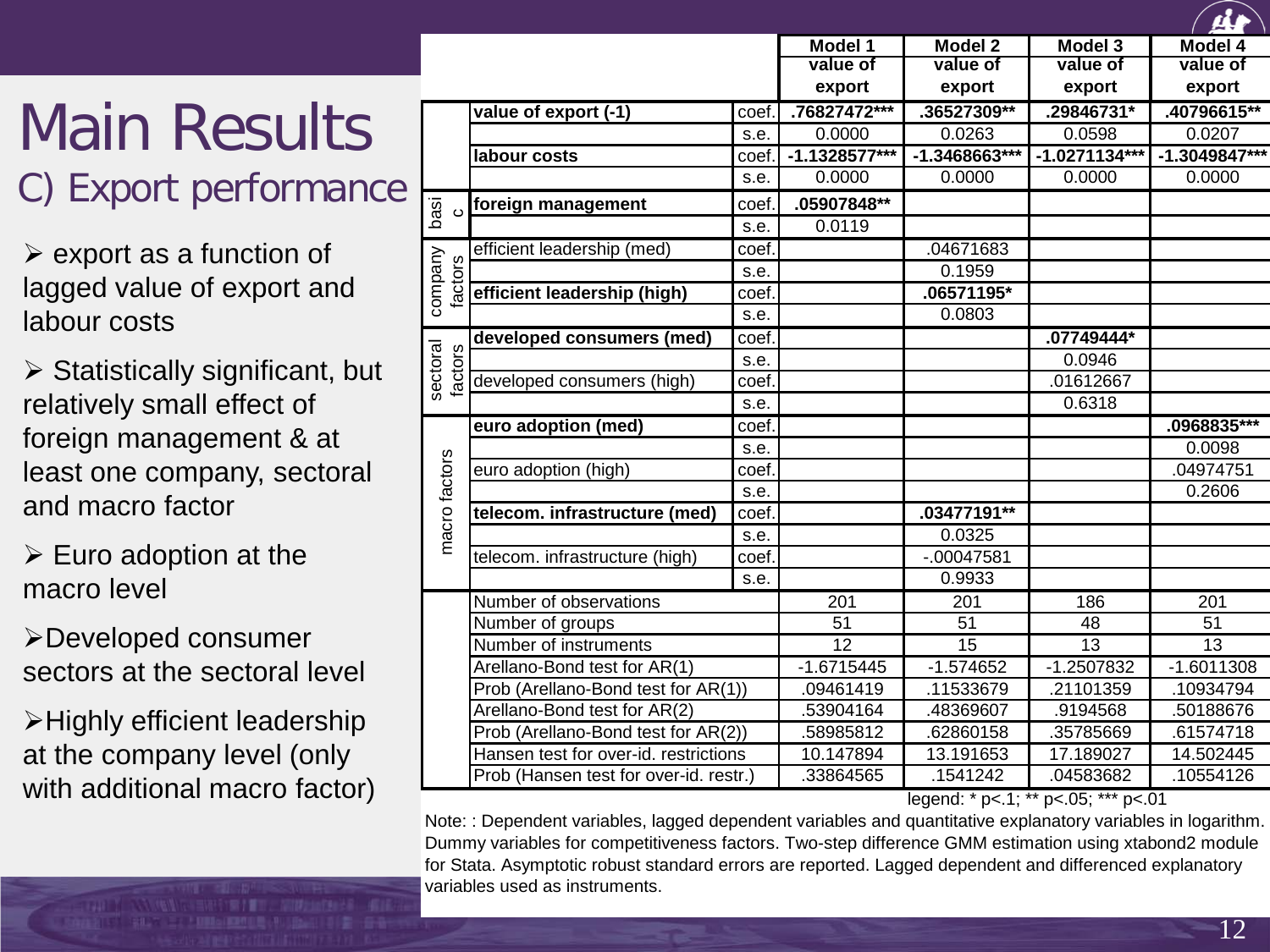

### Main Results

D) Market share

 Market share as a function of lagged value of market share and export share

 $\triangleright$  Statistically significant, but relatively small effect of one sectoral and one macro factor (but relatively low pvalue for Hansen test)

 $\triangleright$  Energy costs at the macro level

Customer demandingness at the sectoral level

 $\triangleright$  None of the top 5 company level factors, only additional – corporate relationships with other companies – was statistically significant

|                                                                                                                                                                                                                                                                                                                           |                                        |       | <b>Model 1</b>  | Model 2                   | <b>Model 3</b> |  |
|---------------------------------------------------------------------------------------------------------------------------------------------------------------------------------------------------------------------------------------------------------------------------------------------------------------------------|----------------------------------------|-------|-----------------|---------------------------|----------------|--|
|                                                                                                                                                                                                                                                                                                                           |                                        |       |                 |                           | market         |  |
|                                                                                                                                                                                                                                                                                                                           |                                        |       |                 | market share market share | share          |  |
|                                                                                                                                                                                                                                                                                                                           | market share (-1)                      | coef. | .32945553**     | .28947073*                | .25185153**    |  |
|                                                                                                                                                                                                                                                                                                                           |                                        | s.e.  | 0.0367          | 0.0531                    | 0.0015         |  |
|                                                                                                                                                                                                                                                                                                                           | export share                           | coef. | .13332103*      | .14836742**               | $.14800113**$  |  |
|                                                                                                                                                                                                                                                                                                                           |                                        | s.e.  | 0.065           | 0.0262                    | 0.0253         |  |
|                                                                                                                                                                                                                                                                                                                           | corporate relations (med)              | coef. | 0.00197313      |                           |                |  |
|                                                                                                                                                                                                                                                                                                                           |                                        | s.e.  | 0.9244          |                           |                |  |
| company<br>factors                                                                                                                                                                                                                                                                                                        | corporate relations (high)             | coef. | $.09026464**$   |                           |                |  |
|                                                                                                                                                                                                                                                                                                                           |                                        | s.e.  | 0.0111          |                           |                |  |
|                                                                                                                                                                                                                                                                                                                           | customer demandingness (med)           | coef. |                 | $-04260075***$            |                |  |
| sectoral<br>factors                                                                                                                                                                                                                                                                                                       |                                        | s.e.  |                 | 0.0014                    |                |  |
|                                                                                                                                                                                                                                                                                                                           | customer demandingness (high)          | coef. |                 | $-0.03270222**$           |                |  |
|                                                                                                                                                                                                                                                                                                                           |                                        | s.e.  |                 | 0.022                     |                |  |
|                                                                                                                                                                                                                                                                                                                           | energy costs (med)                     | coef. | $-0.02419362*$  |                           | $-02164415*$   |  |
| factors<br>macro                                                                                                                                                                                                                                                                                                          |                                        | s.e.  | 0.0641          |                           | 0.0793         |  |
|                                                                                                                                                                                                                                                                                                                           | energy costs (high)                    | coef. | $-0.0583884***$ |                           | $-0.0402226**$ |  |
|                                                                                                                                                                                                                                                                                                                           |                                        | s.e.  | 0.0078          |                           | 0.0188         |  |
|                                                                                                                                                                                                                                                                                                                           | Number of observations                 |       | 452             | 397                       | 470            |  |
|                                                                                                                                                                                                                                                                                                                           | Number of groups                       |       | 64              | 64                        | 66             |  |
|                                                                                                                                                                                                                                                                                                                           | Number of instruments                  |       | 26              | 21                        | 24             |  |
|                                                                                                                                                                                                                                                                                                                           | Arellano-Bond test for AR(1)           |       | $-0.50183086$   | $-1.0264606$              | $-0.97642172$  |  |
|                                                                                                                                                                                                                                                                                                                           | Prob (Arellano-Bond test for AR(1))    |       | 0.6157865       | 0.30467452                | 0.32885552     |  |
|                                                                                                                                                                                                                                                                                                                           | Arellano-Bond test for AR(2)           |       | 1.1005134       | 2.0280328                 | 1.4082994      |  |
|                                                                                                                                                                                                                                                                                                                           | Prob (Arellano-Bond test for AR(2))    |       | 0.27110851      | 0.0425569                 | 0.15904245     |  |
|                                                                                                                                                                                                                                                                                                                           | Hansen test for over-id. restrictions  |       | 29.382024       | 25.697044                 | 31.201589      |  |
|                                                                                                                                                                                                                                                                                                                           | Prob (Hansen test for over-id. restr.) |       | 0.08050512      | 0.08015978                | 0.05258477     |  |
| legend: * p<.1; ** p<.05; *** p<.01<br>Note:: Dependent variables, lagged dependent variables and quantitative explanatory<br>variables in logarithm. Dummy variables for competitiveness factors. Two-step difference GMM<br>estimation using xtabond2 module for Stata. Asymptotic robust standard errors are reported. |                                        |       |                 |                           |                |  |
| Lagged dependent and differenced explanatory variables used as instruments.                                                                                                                                                                                                                                               |                                        |       |                 |                           |                |  |